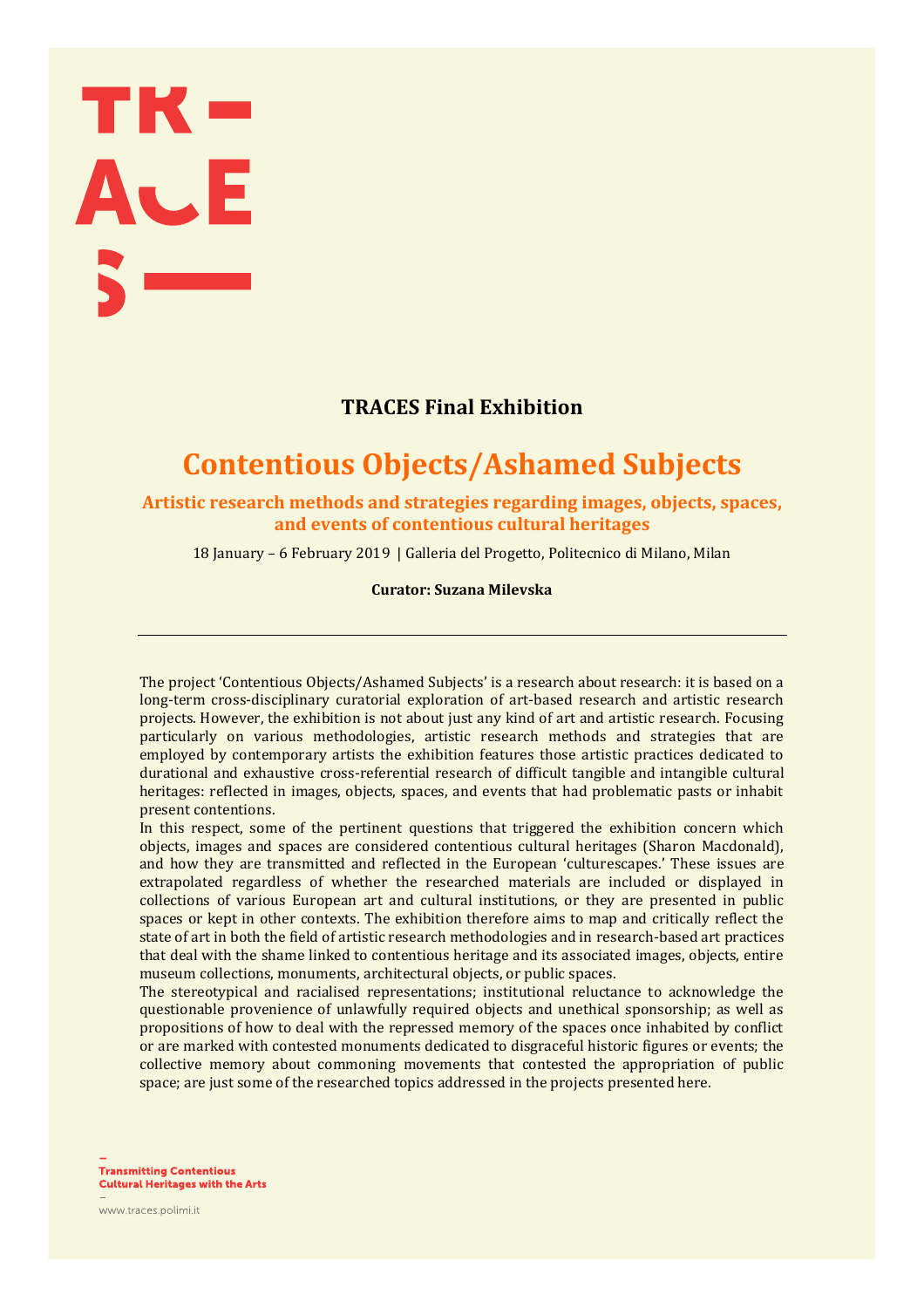Most importantly, in bringing these projects together, the exhibition addresses the possibility for catalysing social change and fighting recent hateful outbursts from the far right in Europe and elsewhere (e.g. anti-Semitic and anti-Roma sentiments, racism towards indigenous and black populations, and prejudice towards LGBTQ communities), in the context of current debates regarding the reciprocal relations between art, academia and political activism, at the intersection between institutions of art and civic society as well as socio-political structures. Therefore, the exhibition explores art practices that move towards inclusiveness, creativity, and innovation, while stressing the potentiality of various artistic research strategies for the production of new, specific and critical knowledges in various research and academic fields.

Starting with invisible heritages and contentious objects, images and spaces, the exhibition also addresses the need to acknowledge past wrong-doings in order to rethink, deconstruct and dismantle pre-existing regimes of representation and systemic malfunctions, while proposing alternative trajectories for future research.

Furthermore, the exhibition explores the application of various theoretical and research methodologies (already developed in art history, museology, anthropology, ethnology, sociology, pedagogy, political sciences, etc.) together with artistic research methods, artistic media, strategies and actions will be explored in terms of their specificity, appropriateness, applicability, and efficiency in accomplishing these challenging goals, on both ethical and conceptual levels.

Most of the artistic strategies stem from the legacy of postcolonial and feminist critique, and the research practices around various theoretical analyses and case studies have developed in the frame of the humanities and social sciences. The exhibited projects include, but are not limited to, the use of critical analysis of vernacular art, field trips, photography as research, lecture performances, interviews, focus groups, hybrid records, critical databases, video essays, curatorial forensics, militant image research, institutional critique, thought experiments, social intervention, participatory research of art made by prisoners, as well as elements of material culture, re-enactment, activist campaigns for naming and renaming, counter-monuments, social design, agonistic research, critical friend, creative co-production, petition, public apology, manifestos, critical and social advertising, advocating and lobbying for decolonisation, repatriation and restitution.

Instead of dwelling on negatively charged memories, the exhibition celebrates art that deals with shared or multidirectional memory (Michael Rothberg), and productive shame (Paul Gilroy) in a committed and catalytic way. Consisting of selected archival documents as well as photographic, audio and video documentation of academic and artistic research, the featured projects and practitioners focus on various relevant and often sensitive thematic clusters by employing various methodologies and theories, while proposing specific research methods and strategies capable of contending with their selected subjects.

'Contentious Objects/Ashamed Subjects' presents ten art-based and artistic research projects, a two-day conference, and several pop-up events. Politecnico di Milan's Hall will host the comprehensive archives of five projects realised by 'creative co-production' (CCP) teams created in the context of TRACES (or pre-existed the project): *Absence as Heritage*— Răzvan Anton, Julie Dawson, and Alexandra Toma; *Awkward Objects of Genocide*—Erica Lehrer, Roma Sendyka, Wojtek Wilczyk, Magdalena Zych; *Casting of Death*—Domestic Research Society (Damijan Kracina, Alenka Pirman, Jani Pirnat), Marko Jenko, Janez Polajnar, Marijan Rupert; *Dead Images*— Tal Adler, Linda Fibiger, John Harris, Joan Smith, Anna Szöke, Maria Teschler-Nicola; *Transforming Long Kesh/Maze*—Martin Krenn, Aisling O' Beirn; and several additional long-term research and/or participatory art projects: *Solidarity Day* (a campaign with CultureShutdown platform) and *Memory Matrix*—Azra Akšamija, *(T)RACE-ING LOUIS AGASSIZ: Artistic Renegotiations of Archive, Memory & Place*—a result of Sasha Huber's collaboration with the campaign *Demounting Louis Agassiz*; the initiative *World Communal Heritage*—Rena Rädle and Vladan Jeremić; *Research without Guarantees—*collective Urban Subjects*:* Sabine Bitter, Jeff Derksen, Helmut Weber; Alfred Ullrich's project *On the Move* including his campaign regarding the sign *LANDFAHRERPLATZ KEIN GEWERBE* (En. Site for Travellers: No Trading); and the research file *Monumentomachia*—Suzana Milevska. The projects are divided into four different chapters according the topics addressed and research strategies applied: 'Invisible Heritages,' 'Contentious Objects and Images,' 'Spaces without Bodies' and 'On Productive Shame.'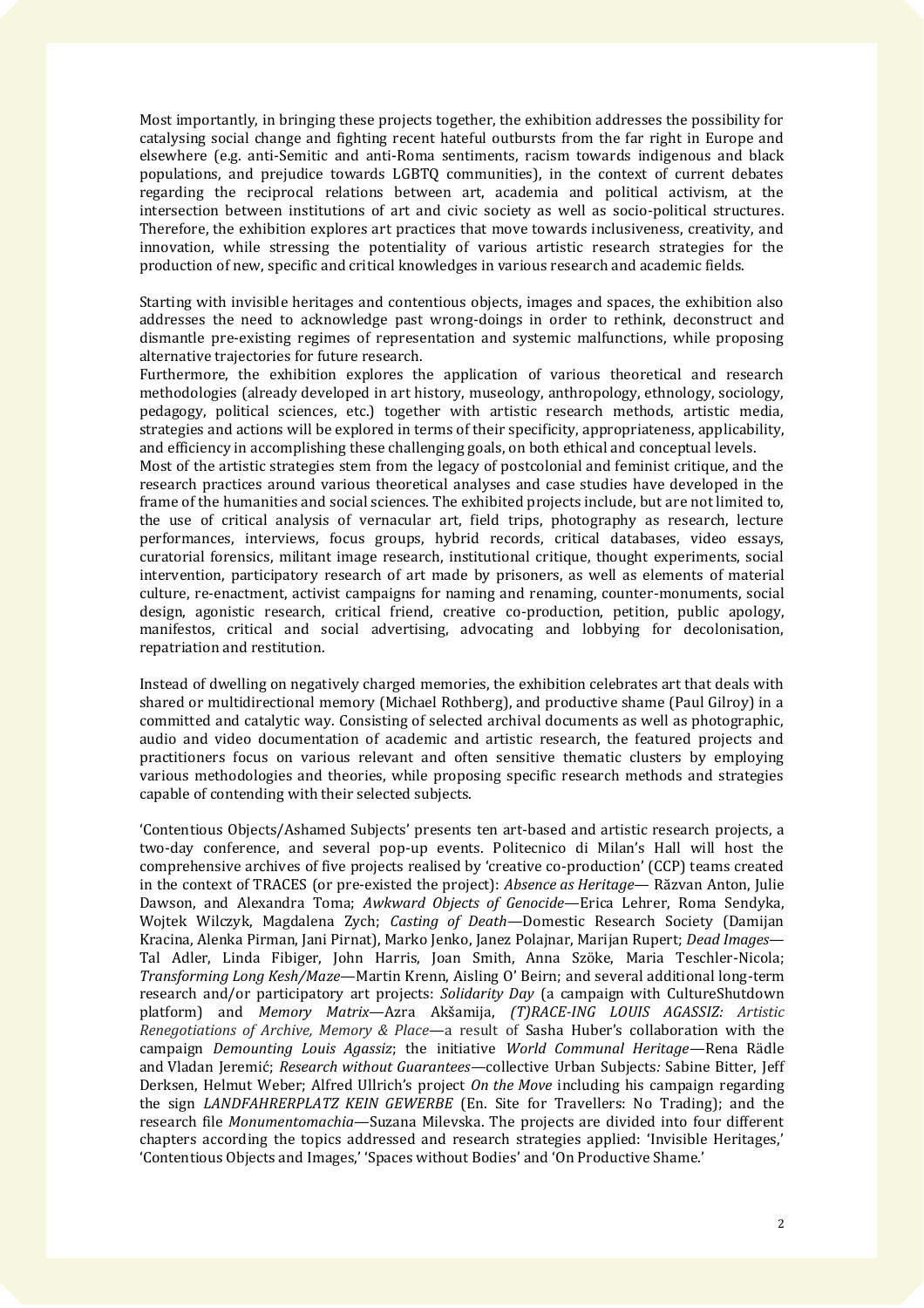'Contentious Objects/Ashamed Subjects' stems from the long-term research of Suzana Milevska, Principal Investigator at the Politecnico di Milano and curator, whose focus is on the state of art in the realm of the current debates surrounding artistic research and on the results of the Horizon 2020 project *TRACES*—*Transmitting Contentious Cultural Heritages with the Arts: From Intervention to Co-Production*.

\* \* \*

**Dr. Suzana Milevska** is a visual culture theorist and curator from Macedonia. Currently she is Principal Investigator at the Politecnico di Milano (Horizon 2020, TRACES). Her theoretical and curatorial interests include postcolonial critique of the hegemonic power regimes of representation, gender theory and feminism, participatory, collaborative, and research-based art practices. From 2013 to 2015 she was the Endowed Professor for Central and South European Art Histories at the Academy of Fine Arts in Vienna and she taught at the Visual Culture Unite at the Technological University in Vienna. She was a professor of history and theory of art at the Faculty of Fine Arts—University Ss. Cyril and Methodius, Skopje and she initiated the Centre for Visual and Cultural Research at the Research Institute Euro-Balkan. Milevska was Fulbright Senior Research Scholar in Library of Congress (2004). She holds a PhD in Visual Cultures from Goldsmiths College. Her curatorial project *The Renaming Machine* (2008-2011) addressed the politics of renaming, rewriting histories, and the overwriting memory in art and visual culture. Milevska initiated *Call the Witness*, a project focusing on contemporary Roma artists (included Roma Media Archive, exhibitions at BAK Utrecht, and the *Roma Pavilion,* 54th Venice Biennial, 2011) and curated the *Roma Protocol* (Austrian Parliament, Vienna). Milevska's publications include *Gender Difference in the Balkans* (VDM Verlag, 2010), and the readers: *The Renaming Machine*: *The Book* (P.A.R.A.SI.T.E. Institute, 2010), *On Productive Shame, Reconciliation, and Agency* (Sternberg Press, 2016), *Inside Out*—*Critical Discourses concerning Institutions* (co-edited with Alenka Gregorič). In 2012, Milevska won the Igor Zabel Award for Culture and Theory.

**TRACES** *– Transmitting Contentious Cultural Heritages with the Arts*: *From Intervention to Co-Production* is a three-year project funded in 2016 by the European Commission as part of the Horizon 2020 Research and Innovation Programme. Through an innovative research methodology, TRACES investigates the challenges and opportunities raised when transmitting complex pasts and the role of difficult heritage in contemporary Europe.

\* \* \*

European cultural heritage is inherently complex and layered. In the past, conflicting or controversial perspectives on different historical memories and experiences have collided in the rich cultural landscape of Europe and continue to do so in the present. These contentious heritages are often particularly difficult to convey to a wide public and can impede inclusivity as well as prevent the development of convivial relations. Nevertheless, the main assumption of TRACES is that, if transmitted sensitively, the sharing of these heritages can contribute to a process of reflexive Europeanisation, in which the European imagination is shaped by selfawareness, ongoing critical reflection, and dialogue across different positions. TRACES therefore involves multi-disciplinary teams that bring together established and emerging scholars, artists, and cultural workers to develop rigorous, creative and all-round investigations of contentious cultural heritages and experiment with innovative research methodologies.

TRACES researches the existing participatory methods and artistic practices and offers a critical analysis which aimed towards developing new models of innovative creative collaborations between artists, researchers, heritage agencies, and their stakeholders which motivated this exhibition. The focus of the research, which unravels theoretical and practical methods of approach, is put on the potential of participatory art practices for transmitting contentious heritages, in anthropological, ethnographic or historical institutions which hold and present collections, or present contentious heritages in contemporary art institutions, artist-run spaces, re-enactment festivals and other events, phenomena and activities related to heritage in public spaces. Many existing art practices have limited results due to short-term, interventionist and promotion-oriented strategies as well as the complex societal relations in which institutions and artists have to frame their collaborations. Although there have already been projects which successfully located points of conflict and contradiction within the institutions hosting the interventions and the ways of presenting contentious heritage, they could not resolve the general contradictions in contemporary society at large. This has encouraged the creation of sustainable

3